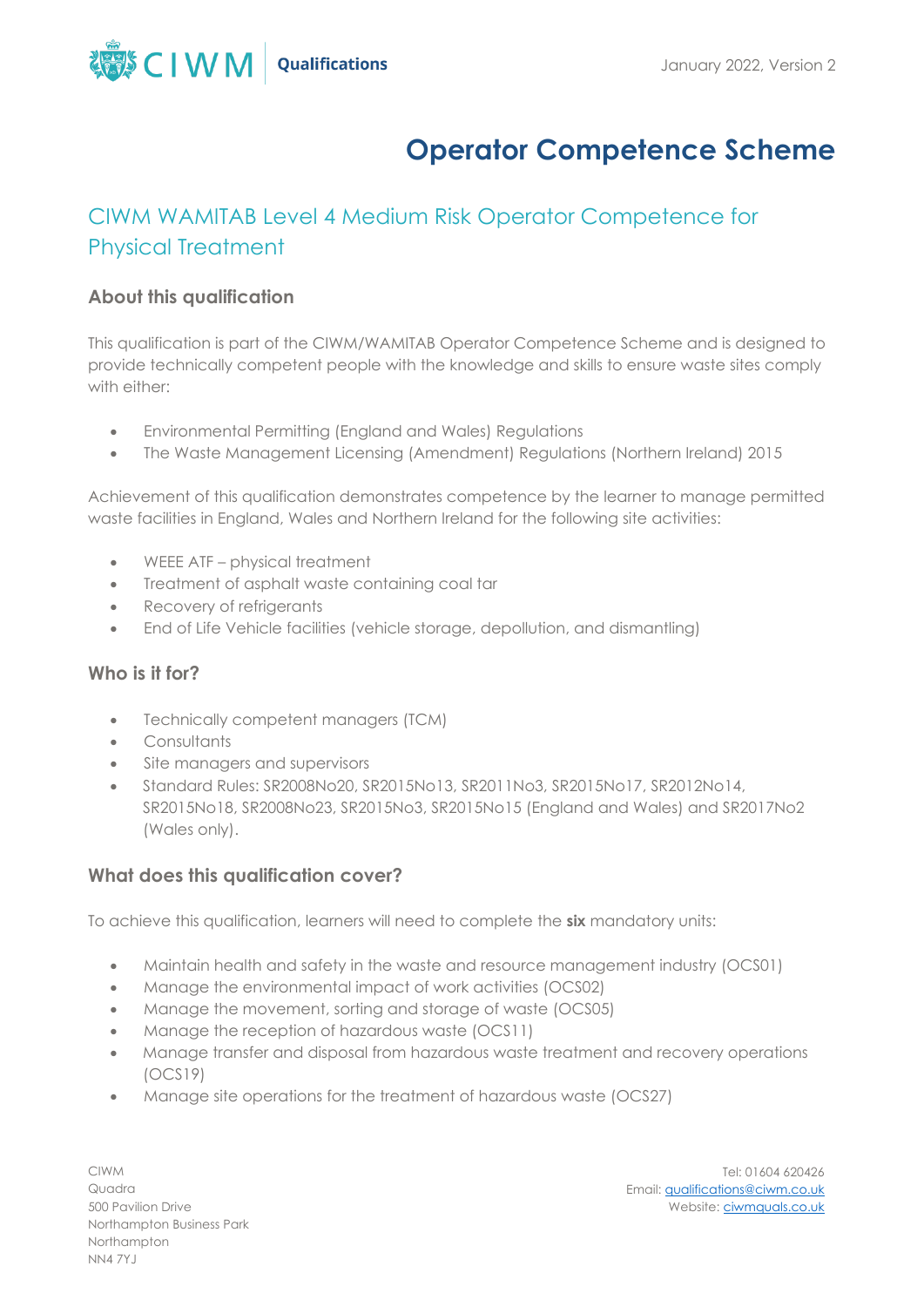

### **What are the entry requirements of this qualification?**

This qualification is open entry. This means that learners interested in undertaking the CIWM WAMITAB Level 4 Medium Risk Operator Competence for Physical Treatment do not require any other qualifications or levels of attainment. However, learners will need to be employed in a suitable position, or have access to the working environment, as the qualification is assessed 'on the job'.

#### **What job role could this qualification lead to or support?**

This qualification is ideal for new or experienced people managing waste and resource management operations that require evidence of their competence, knowledge, and skills to ensure waste sites comply with the relevant legislation in England, Wales or Northern Ireland.

## What next?

Once you have achieved your Operator Competence qualification, you will be required to pass a Continuing Competence assessment every two years if you wish to act as the recognised technically competent manager (TCM) on a waste site. All TCM's must be able to demonstrate that they have kept their knowledge and skills up to date. (**Please note:** in Northern Ireland specific Continuing Competence arrangements have still to be determined).

### **General Information**

Guided Learning Hours: 54\* \*this is the amount of time the average learner is expected to spend in supervised learning and practice, but may vary by learner **Total Qualification Time:** 143<sup>\*</sup> \*this is the guided learning hours, plus the amount of time the average learner will spend in unsupervised practice and study, but may vary by learner **Ofqual Number:** 601/8531/4 **WAMITAB Code:** MROC2 **Assessment:** Portfolio of evidence **Available in the following countries:** England, Northern Ireland, Scotland, and Wales

#### **Qualification Structure**

#### **Mandatory Units**

To achieve this qualification, learners must complete the Mandatory Units.

| <b>Ofqual</b><br>Code | <b>Title</b>                                                      | Level | <b>CIWM</b><br>Unit<br>Code |
|-----------------------|-------------------------------------------------------------------|-------|-----------------------------|
|                       | A/508/0756   Maintain health and safety in the waste and resource |       | OCS01                       |
|                       | management industry                                               |       |                             |

CIWM Quadra 500 Pavilion Drive Northampton Business Park Northampton NN4 7YJ

Tel: 01604 620426 Email[: qualifications@ciwm.co.uk](mailto:qualifications@ciwm.co.uk) Website: [ciwmquals.co.uk](https://www.ciwm.co.uk/ciwm/home/ciwm/default.aspx?hkey=95e241b6-a82d-4a99-aae0-a0f49b65d10b)